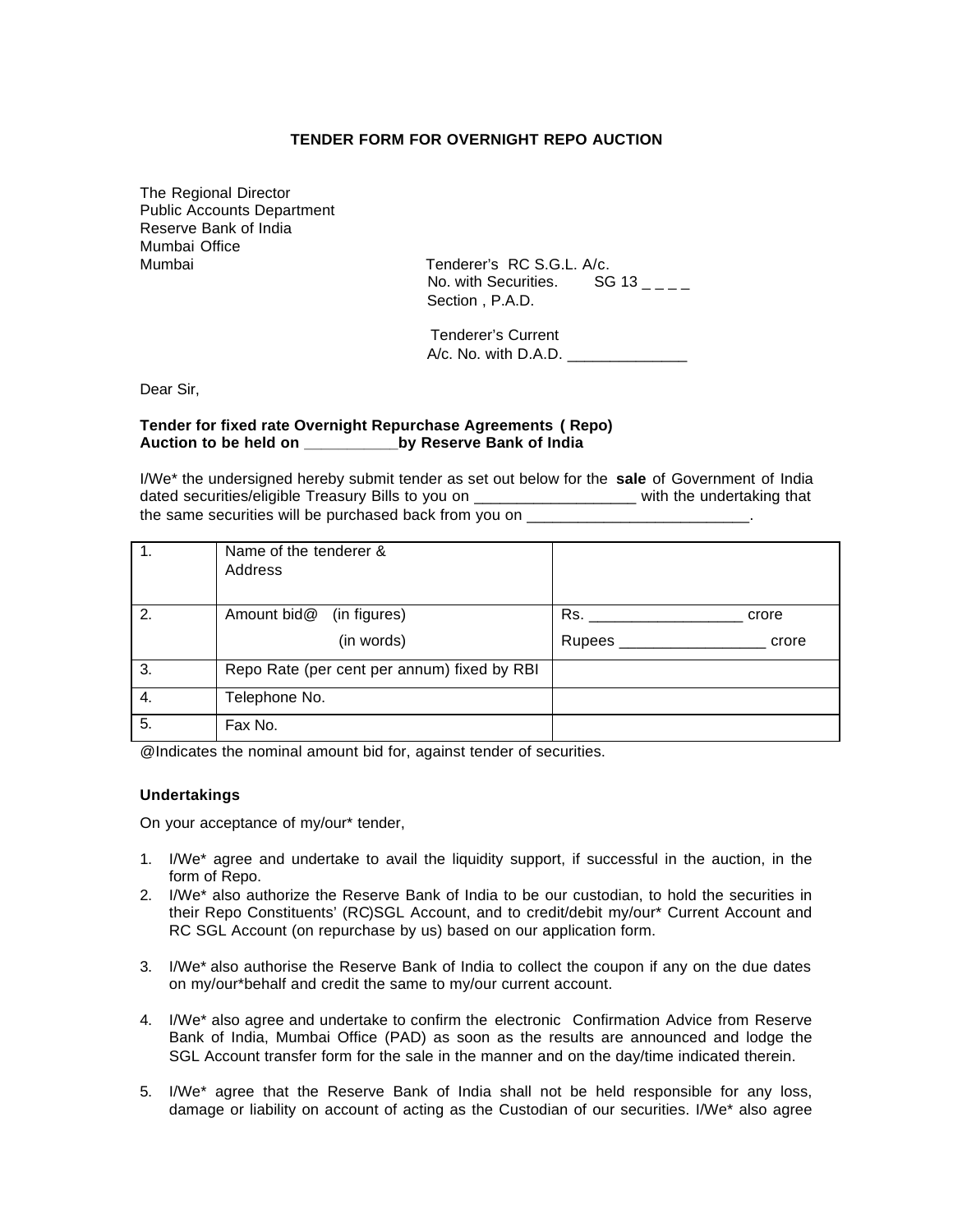that I/We\* shall indemnify and keep indemnified the Reserve Bank of India at all times against any loss, damage or liability whatsoever arising out of acting as Custodian of our securities as above.

6. I/We\* have also submitted another bid(s)/not submitted any other bids\* for the auction.

## **Terms and conditions**

I/We\* have read the terms and conditions for the auction and undertake to abide by them.

Yours faithfully,

| i)   | Signature of official (s) authorised<br>to operate on SGL/Current Account |  |
|------|---------------------------------------------------------------------------|--|
| ii)  | Name                                                                      |  |
| iii) | Designation                                                               |  |
| iv)  | Office stamp of the tenderer                                              |  |
|      |                                                                           |  |
|      |                                                                           |  |

\* Strike out whichever is not applicable.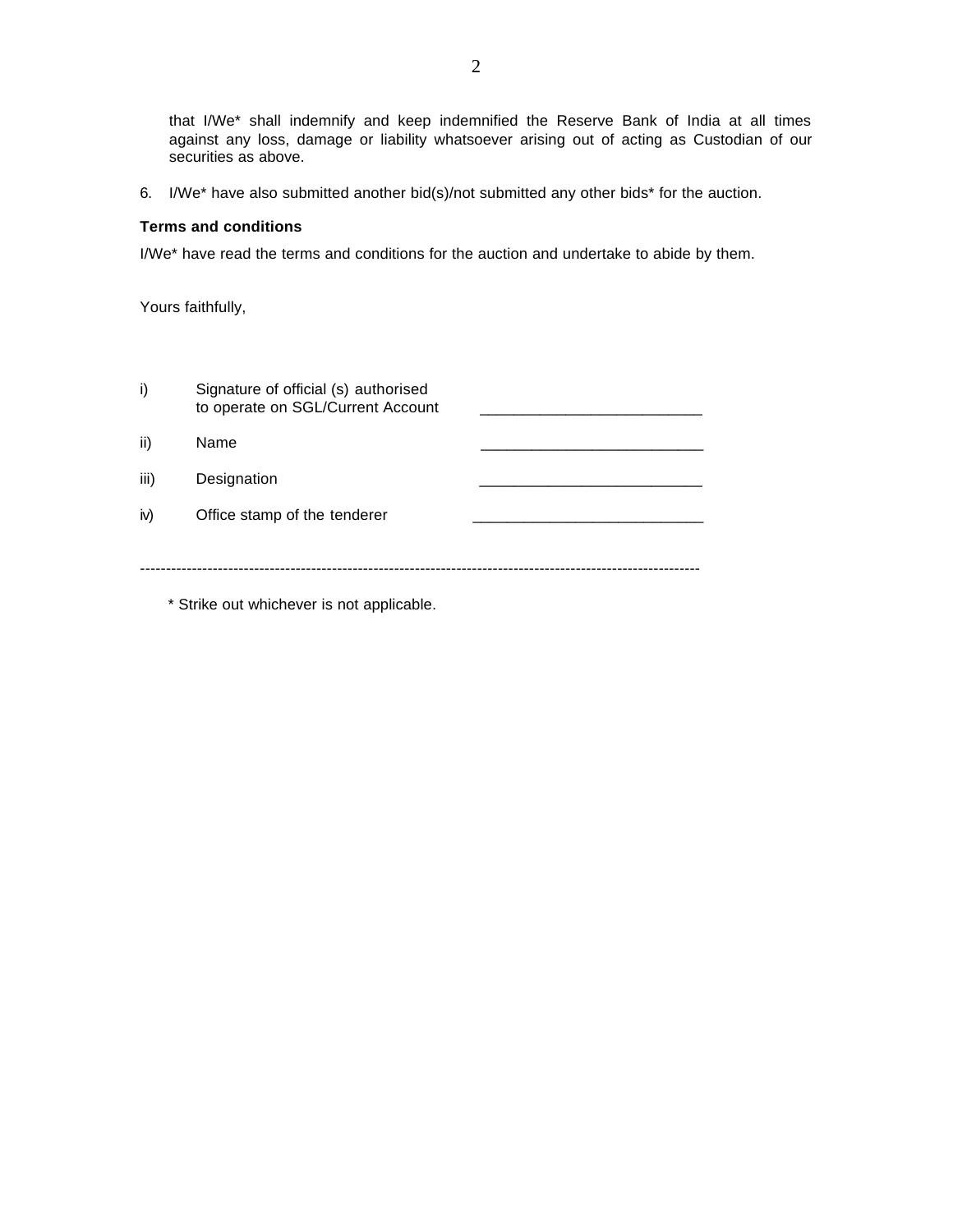# **TERMS AND CONDITIONS FOR REPO AUCTIONS**

1. Auctions for liquidity support in the form of overnight fixed-rate Repo will be conducted by the Reserve Bank of India at Mumbai on all working days except Saturdays.

2. All transferable Government of India dated securities and Treasury Bills that are eligible for SLR will be the eligible securities for Repo auctions.

3. Bids will be submitted for a minimum amount of Rs.5 crore and in multiples of Rs.5 crore thereafter.

4. All Scheduled Commercial Banks (excluding Regional Rural Banks) and Primary Dealers having SGL and Current Accounts with RBI, Mumbai will be eligible to participate in the Repo auctions.

5. The bids will be submitted electronically in the Negotiated Dealing System (NDS). Members of NDS facing genuine systems problem on any specific day may submit physical bids in sealed cover superscribed **"Overnight Repo Auction"** in the box provided in Mumbai Office, RBI, by 10.30 A.M. In case of inability to submit physical bid by 10.30 A.M. in the bid box, intention to submit physical bid indicating the bid amount must be communicated to the **Manager, Securities Section**, **Public Accounts Department (PAD), Mumbai Office by fax** before 10.30 A.M. and the bid in a sealed cover must be delivered to the Securities Section, PAD by 11.00 A.M. If such physical bids are not received by 11.00 A.M. the Fax request received will be ignored. It may be noted that the facility of fax communication on intention to submit the physical bid should not be used to circumvent the time discipline.

6. NDS provides for submission of single or multiple bids. However, members are advised that as far as possible they should submit only one bid. In case of physical submission of multiple bids, separate tender form should be submitted for each bid.

7. The Repo rate will be fixed by Reserve Bank of India from time to time.

8. The Repo will be conducted as 'Hold-in-Custody' type. A constituents' SGL Account called "Repo Constituents' (RC) SGL Account" will be opened with RBI as a custodial account. Securities held in tenderer's RC SGL Account will be transferred to RBI's Subsidiary Account during the period of Repo.

9. The tenderer should hold sufficient quantum of securities for the purpose of collateral in his RC SGL account (inclusive of 5 per cent margin), which will be automatically debited by RBI to the extent required. In case of insufficient balance in this account, the tenderer should transfer the securities from his SGL account to RC SGL account by RC transfer functionality in the LAF module and submit the SGL Form by fax (for early completion of settlement) for approval and finally deliver completed SGL form before 2.30 p.m.

10. For the purpose of Hold-in-Custody Repos, the applicants will have to authorise RBI to transfer securities from/to RC SGL accounts based on their application/bid form. They will also have to authorise RBI to credit/debit their current accounts and for transferring coupon payments during the repo period, if any to the tenderer. Accrued interest on the securities will be ignored for the purpose of pricing of the security. RBI will collect the coupon payment, if any, on the due date and credit the same to the party's Current Account in the case of Repo.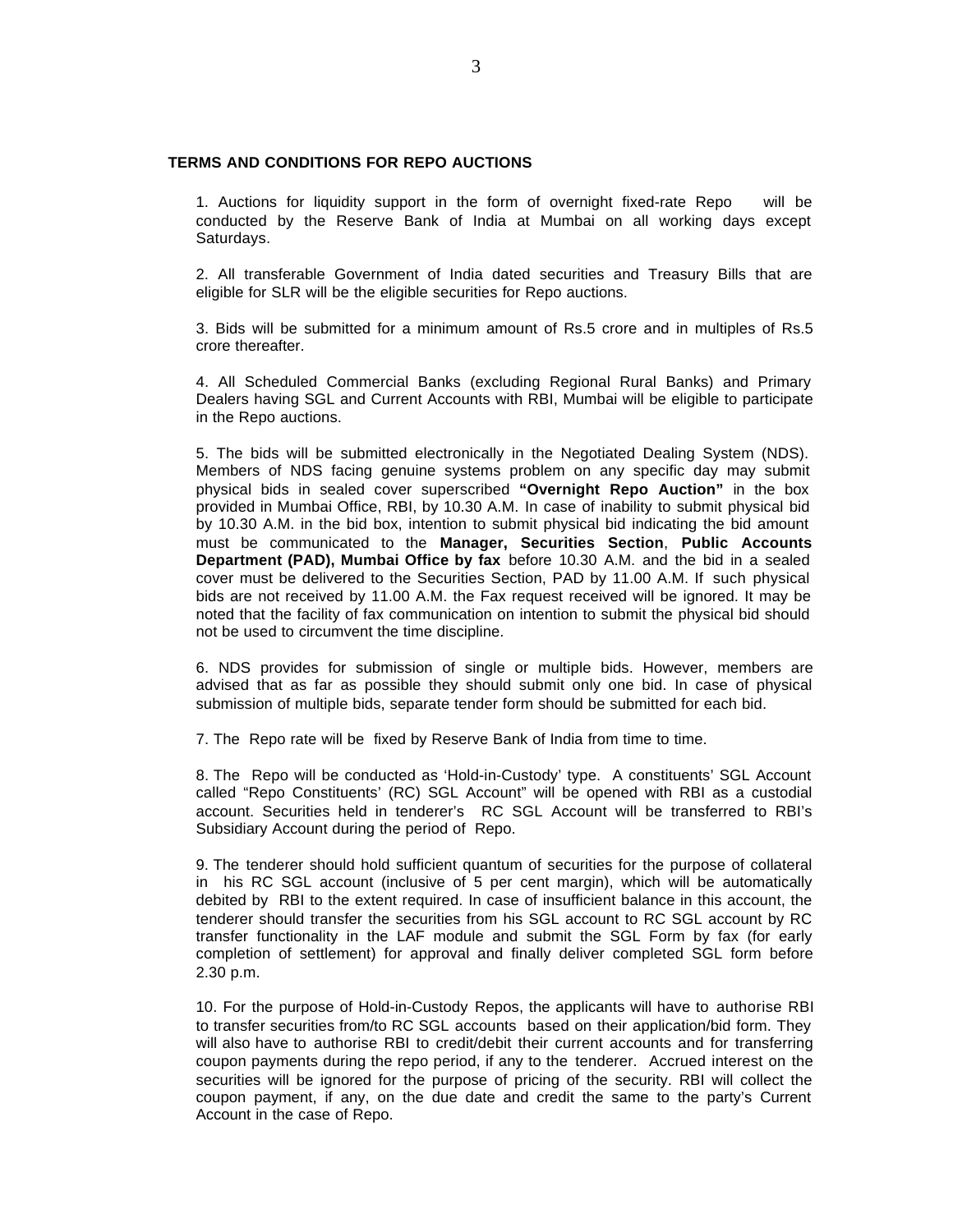11. There will be margins for the Government of India dated securities and eligible Treasury Bills and the amount of securities transferred from the RC SGL a/c of successful tenderer will be Rs.105, in terms of face value, per Rs. 100 of repo amount..

12. The successful tenderer's Current Account with RBI will be credited as per the current procedure under Repo facility. Securities will be debited from the tenderer's RC SGL Account simultaneously. On the date of reversal the tenderer's RC SGL Account will be credited and Current Account will be debited with the repo amount and interest payable. It may be noted that the second leg of all LAF transactions is automatic and takes place at the 'begin of day'. Accordingly, participants must ensure sufficient balance in their current account for completion of settlement. For instance, in a Repo auction where bid amount accepted is Rs.500 crore at a cut off rate of 6.00 per cent the calculations of inflow of cash in the first leg and outflow of cash in the second leg will be as under:

|  | Leg 1: Tenderer's Current Account | Cr. Rs.500 Crore                                  |
|--|-----------------------------------|---------------------------------------------------|
|  | Tenderer's RC SGL Account         | Dr. Rs.525 Crore (Amt. of bid x 105/100)          |
|  | Leg 2: Tenderer's RC SGL Account  | Cr. Rs.525 Crore                                  |
|  | Tenderer's Current Account        | Dr. Rs.500, 08, 21.918                            |
|  |                                   | (Amt. of bid + 1 day's interest at 6.00 per cent) |

13. The repo facility will only be available against eligible securities held in excess ofthe securities required for maintaining the prescribed Statutory Liquidity Ratio (SLR). Therefore, while tendering bids with RBI for repo auction, banks must ensure that the collateral to be offered by them, on acceptance of their bid, represents their excess SLR holding. In case of default in maintenance of SLR requirement arising out of securities having been sold to RBI as collateral under repo, the defaulting bank may be debarred from participation in LAF auctions for a specified period as may be decided by RBI. Further the penal provisions for default in maintaining SLR requirements will also apply as prescribed under Section 24 of the Banking Regulation Act, 1949. Securities falling under shut period either on the date of transaction or on the date of reversal will not be eligible for collateral assignment.

14. Securities (unutilized) held in the RC SGL Account will be counted for SLR purpose. However, securities transferred to RBI under Repos will not be counted for SLR purposes. For making use of securities available in RC Account it has to be transferred back to principal SGL by RC Withdrawal functionality in the same manner as for RC Transfer functionality. As the RC SGL Account is available online in PDO-NDS, members may generate the Account Balance statement at their end. Securities Section, PAD will discontinue the practice of furnishing daily balance certificates to members.

15. The settlement of transactions in the auction will take place on the same day. But for the intervening holidays, the Repo auctions will be for one day except on Fridays when the auction will be for three days or more, maturing on the following working day.

16. The results of the auction will be announced through the Press Relations Division by 12.00 noon and the same would also be displayed at Mumbai Office, RBI, Main Building, Fort, Mumbai 400 001.

17. The results will also be communicated to the individual tenderers in the auction through NDS. In case results are not available through NDS for any reason, tenderer should check for the result of the auction and if successful must ensure sufficient balance in RC Account.